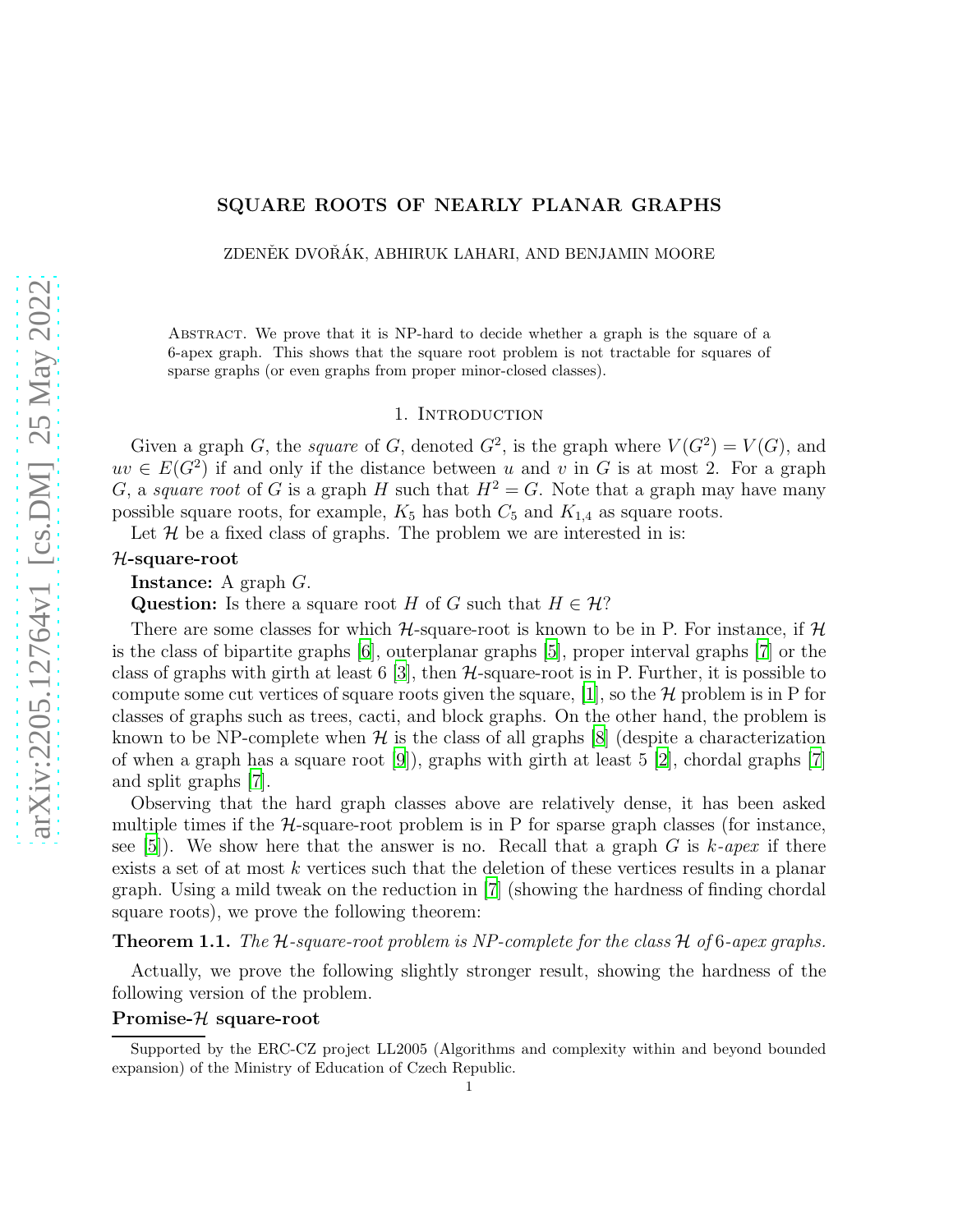## 2 DVOŘÁK, LAHARI, AND MOORE

**Instance:** Graph G that either has no square root, or has a square root belonging to  $\mathcal{H}$ . Question: Does G have a square root?

The difference here is that we are allowed not to deal with the graphs that have a square root, but no square root belonging to  $\mathcal{H}$  (whereas  $\mathcal{H}$ -square-root has to answer NO for such instances).

<span id="page-1-0"></span>Theorem 1.2. *The promise-*H *square-root problem is NP-complete for the class* H *of* 6*-apex graphs.*

Clearly, Theorem [1.2](#page-1-0) implies Theorem [1.1.](#page-0-0) Let us remark that the class of 6-apex graph is minor-closed. As such, it lies at the bottom of the bounded-expansion hierarchy of sparse graph classes [\[10](#page-5-1)]. Still, it is natural to ask whether the apex vertices are indeed necessary, or whether already the planar square-root problem is hard. We believe the latter is the case.

Conjecture 1.3. *The* H*-square-root problem is NP-complete for the class* H *of planar graphs.*

## 2. Set Splitting Preliminaries

Before proving Theorem [1.1,](#page-0-0) we first show a variant of set splitting is NP-complete. Let S be a set and C a collection of subsets of S. The *incidence graph* of S and C is the bipartite graph I with bipartition  $(A, B)$  such that for every element  $e \in S$ , we have a vertex  $x_e \in A$ , and for every set  $c \in \mathcal{C}$ , we have a vertex  $v_c \in B$ , and  $x_e v_c \in E(I)$  if and only if  $e \in \mathcal{C}$ . We are interested in the following problem:

#### Three parts planar set splitting

- Instance: A set S, a collection C of subsets of S where all subsets have at least three elements, and such that the incidence graph of  $S$  and  $C$  is planar.
- Question: Is there a partition of S into three sets  $S_1, S_2, S_3$  such that for all  $c \in \mathcal{C}$  there is an element of c in  $S_i$  for each  $i \in \{1, 2, 3\}$ ?

We first prove this problem is NP-complete by a reduction from reducing planar 3colouring, which is well-known to be NP-complete [\[4\]](#page-4-7).

Observation 2.1. The three parts planar set splitting problem is NP-complete.

*Proof.* Let G be an instance of planar 3-colouring. Let G' be the graph obtained from G by taking every edge  $e = xy$  and adding a new vertex  $z_{xy}$  adjacent to both x and y. Observe that  $G'$  is planar, and that  $G'$  is 3-colourable if and only if G is 3-colourable. Further note that for any new vertex  $z_{xy}$ , in any 3-colouring of  $G'$ , all three colours appear on the triangle  $x, y, z_{xy}$ .

Now let S be the set of vertices of G', and let C be the collection of triangles which contain a vertex in  $V(G') - V(G)$ . Notice that the incidence graph of S and C is planar, since for any vertex in  $V(G') - V(G)$ , this vertex corresponds to a vertex of degree one in the incidence graph, and after removing all such vertices, we simply end up with a graph that is a subdivision of G. We claim that  $G'$  (and hence  $G$ ) has a 3-colouring if and only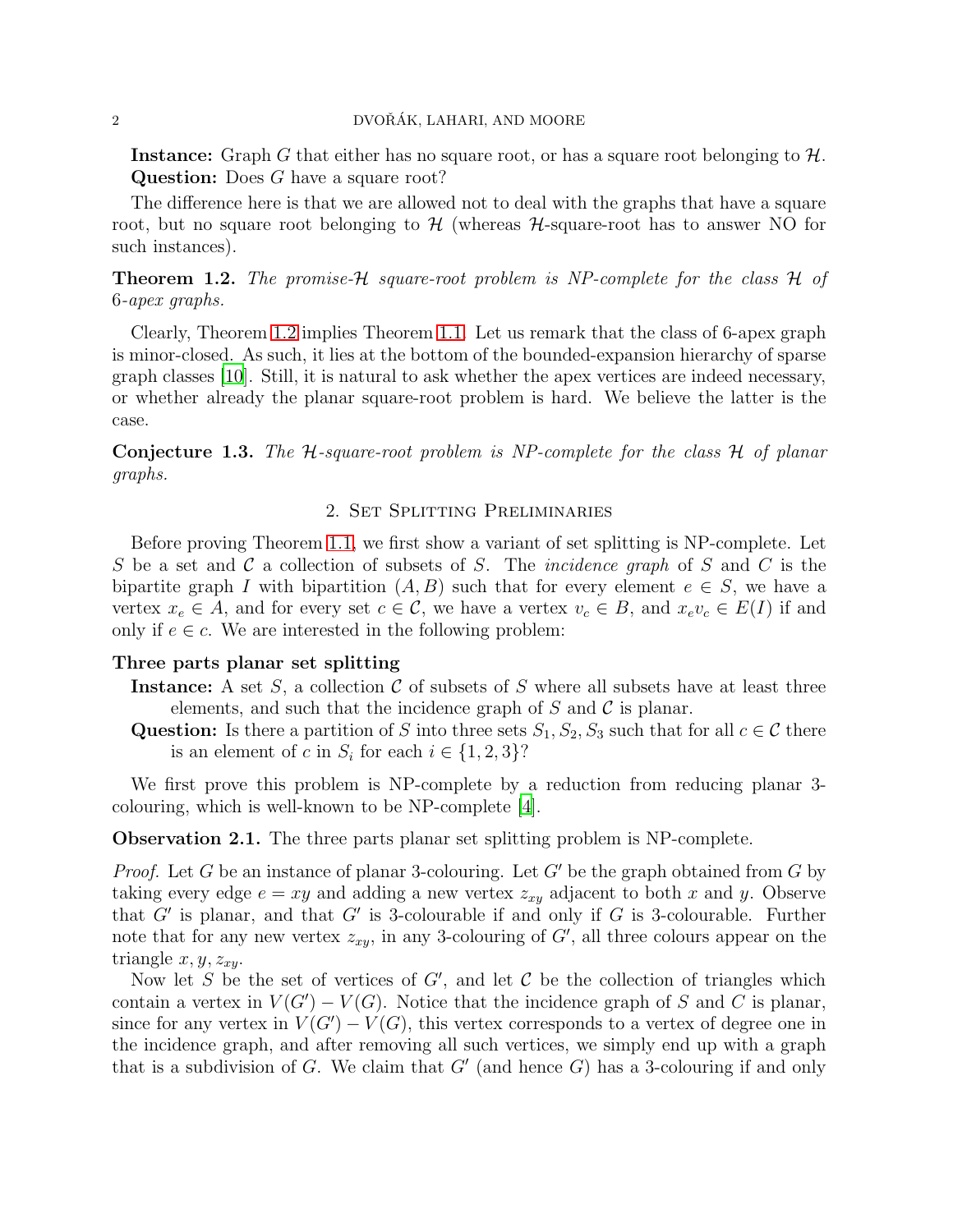if there is a partition of S into three sets  $S_1, S_2, S_3$  such that for each set  $c \in \mathcal{C}$ , there is an element of c which belongs to  $S_i$  for  $i \in \{1, 2, 3\}.$ 

To see this, suppose G' has a 3-colouring f. Let  $S_i$  for  $i \in \{1, 2, 3\}$  be the set of vertices which get colour i in f. This is a partition of  $S$ , and for any triangle  $T$  containing a vertex in  $V(G') - V(G)$ , f colours the triangle with three distinct colours, hence we get a solution to the three parts planar set splitting problem. Conversely, if  $S_1, S_2, S_3$  is a partition of S such that for any set  $c \in \mathcal{C}$ , there is an element of c in each of  $S_1, S_2, S_3$ , then simply colour the vertices of G' with colour i if the vertex lies in  $S_i$ . Since every edge of G' is contained in a triangle belonging to  $\mathcal{C}$ , this is a proper 3-colouring of  $G'$ , completing the  $reduction.$ 

## 3. The reduction

Before jumping into the reduction, we first recall the "tail" structure which is frequently used in square root complexity results (see, for example, [\[2,](#page-4-6) [7,](#page-4-2) [8\]](#page-4-5)).

Let G be any graph. Let  $N_G(v)$  denote the set of neighbors a vertex v in G. An X-tail at a vertex  $v \in V(G)$  consists of three vertices  $v_1, v_2, v_3 \in V(G)$  such that  $N_G(v) \neq \{v_2, v_3\},\$  $N_G(v_1) = \{v_2, v_3\}, N_G(v_2) = \{v_1, v_3, v\}, \text{ and } N_G(v_3) = \{v_1, v_2, v\} \cup X, \text{ where } X \text{ is a subset }$ of  $N_G(v) \setminus \{v_2, v_3\}$ . The following observation is well known and illustrates why tails are useful:

<span id="page-2-0"></span>**Observation 3.1** ([\[8](#page-4-5)]). If G is a graph and  $v_1, v_2, v_3$  is an X-tail at v, then for any square root H of G, we have that  $N_H(v_1) = \{v_2\}$ ,  $N_H(v_2) = \{v_1, v_3\}$ ,  $N_H(v_3) = \{v_1, v_2\}$ , and  $N_H(v) = \{v_3\} \cup X.$ 

Now we give the reduction from the three part planar set splitting problem, which we have shown to be NP-complete in the previous section.

Let S, C be an instance of the three part planar set splitting problem, with  $C \neq \emptyset$ . We construct a graph  $G$  with the following vertex set:

- A vertex  $x_s$  for each element  $s \in S$ ,
- For each  $c \in \mathcal{C}$ , we add a vertex  $x_c$ , as well as three additional vertices  $x_c^1$  $c^1, x_c^2, x_c^3,$
- Vertices  $a_i, b_i, b_i^1$  $i^1, b_i^2$  $i^2, b_i^3$  $i$ <sup>3</sup> for  $i \in \{1, 2, 3\}$ .

And edge set:

- (i) For any two distinct elements  $s, s' \in S$ , we add the edge  $x_s x_{s'}$ .
- (ii) For  $i \in \{1,2,3\}$ , and any element  $s \in S$ , we add the edges  $a_i x_s$  and  $b_i x_s$ .
- (iii) For  $i \in \{1, 2, 3\}$  and for any set  $c \in \mathcal{C}$ , we add the edges  $a_i x_c$  and  $b_i x_c$ .
- (iv) For any two distinct sets  $c_1, c_2 \in \mathcal{C}$ , if  $c_1 \cap c_2 \neq \emptyset$  then we add the edge  $x_{c_1} x_{c_2}$ .
- (v) For each  $c \in \mathcal{C}$ , add edges  $x_c^{\overline{1}}x_c^{\overline{2}}$  $c^2, x_c^1x_c^3$  $c^3, x_c^2 x_c^3$  $e^3$ ,  $x_e^2 x_e$ ,  $x_e^3 x_e$ . Further, for each element  $s \in c$ , add the edges  $x_c^3 x_s$  and  $x_c x_s$ . Hence,  $x_c^1$  $\frac{1}{c}$ ,  $x_c^2$  $\frac{2}{c}, \, \frac{3}{x_c^3}$  $c^3$  is an  $\{x_s : s \in c\}$ -tail at  $x_c$ .
- (vi) For  $i, j \in \{1, 2, 3\}$ , we add the edges  $a_i b_j$ , and the edges  $b_i b_j$  if  $i < j$ .
- (vii) For  $i \in \{1, 2, 3\}$ , we add the edges  $b_i^1$  $\frac{1}{i}b_i^2$  $\tilde{a}^{1}_{i}, \tilde{b}^{1}_{i}b^{3}_{i}$  $i^3, b_i^2b_i^3$  $i<sup>3</sup>, b<sub>i</sub><sup>2</sup>b<sub>i</sub>, b<sub>i</sub><sup>3</sup>b<sub>i</sub>$ , for every element  $s \in S$ , add the edge  $b_i^3 x_s$ , and add the edge  $b_i^3 a_i$ . Hence,  $b_i^1$  $\frac{1}{i}$ ,  $b_i^2$  $\stackrel{\text{\rm o}}{i},\stackrel{\text{\rm o}}{b}^3_i$ <sup>3</sup>/<sub>i</sub> is an  $({x_s : s \in S}$ ∪ ${a_i})$ tail at  $b_i$ .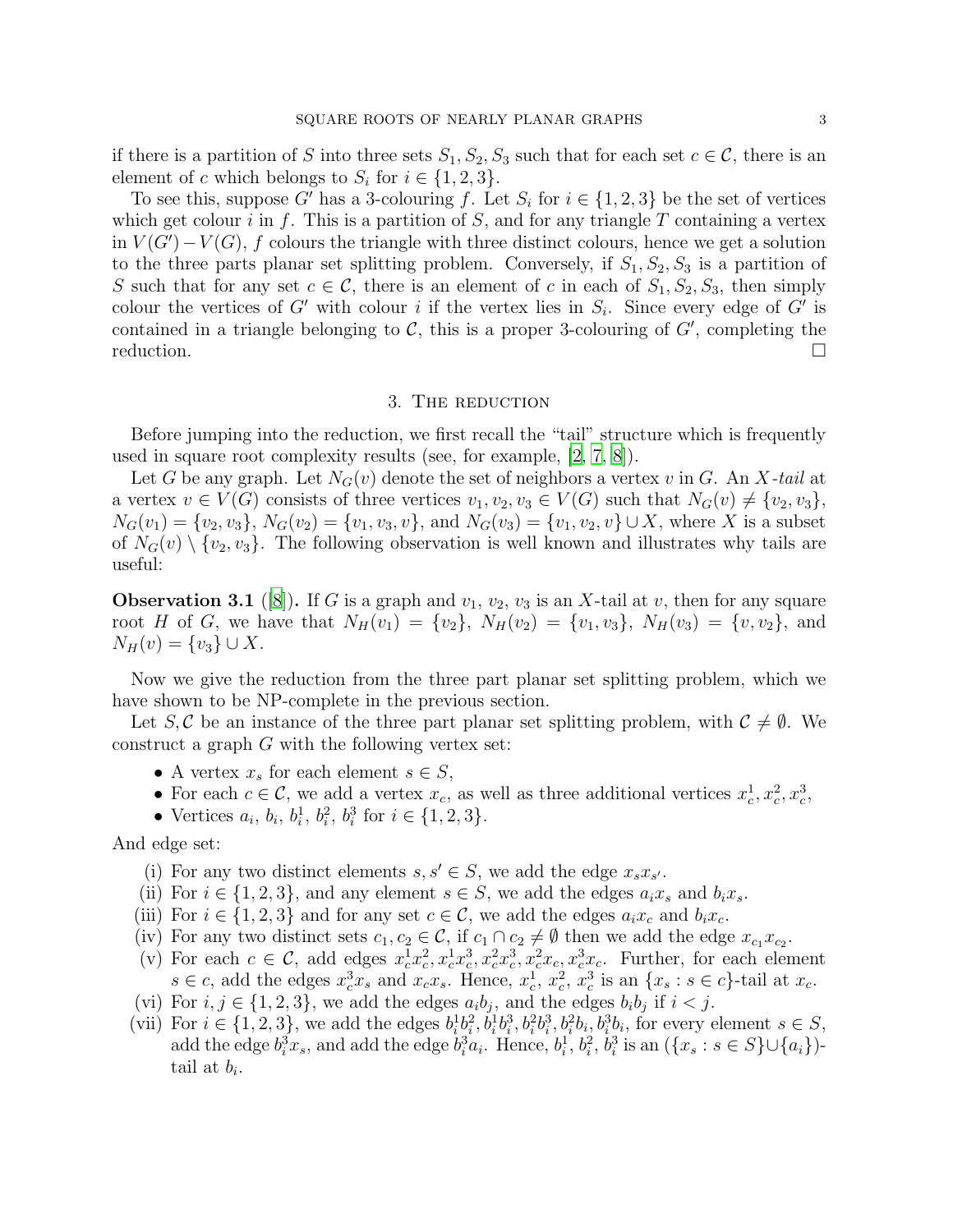We claim that G has a square root H if and only if  $S, \mathcal{C}$  is a YES-instance of the three part planar set splitting problem, and if it has one, H is 6-apex. We collect some basic observations about any square root of G (if it exists).

<span id="page-3-1"></span>**Observation 3.2.** Let H be a square root of G. For each  $c \in \mathcal{C}$  and  $i \in \{1, 2, 3\}$ , there is  $s \in c$  such that  $x_s a_i \in E(H)$ .

*Proof.* Because of the tail at  $x_c$ , Observation [3.1](#page-2-0) implies that  $N_H(x_c) = \{x_c^3\}$  $_{c}^{3}\}\cup\{x_{s}:s\in c\}$ and that  $x_c^3$  has no neighbors outside of the tail. Since G has the edge  $x_c a_i$ ,  $x_c$  must be at distance two from  $a_i$ , and this implies that there is an edge  $x_s a_i$  for some  $s \in c$ .

<span id="page-3-0"></span>**Observation 3.3.** Let H be a square root of G. For any element  $s \in S$ , the vertex  $x_s$  is adjacent to at most one of  $a_i$  for  $i \in \{1, 2, 3\}$  in H.

*Proof.* Since  $\{a_1, a_2, a_3\}$  is an independent set in G, no two of these vertices can have a common neighbor in  $H$ .

Combining the previous two observations, we obtain one implication of the reduction.

<span id="page-3-2"></span>Corollary 3.4. *If* G *has a square root, then* S, C *is a YES-instance of the three part planar set splitting problem.*

*Proof.* Suppose that H is a square root of G. For  $i \in \{1,2,3\}$ , let  $S_i' = \{s \in S : x_s a_i \in S_i\}$  $E(H)$ . By Observation [3.3,](#page-3-0) these sets are pairwise disjoint. Hence,  $S_1 = S_1'$ ,  $S_2 = S_2'$ , and  $S_3 = S \setminus (S_1' \cup S_2')$  is a partition of S with  $S_3' \subseteq S_3$ . Moreover, by Observation [3.2,](#page-3-1) for each  $c \in \mathcal{C}$  and  $i \in \{1, 2, 3\}$ , we have  $c \cap S_i \neq \emptyset$ .

We now need to show the converse.

<span id="page-3-3"></span>**Observation 3.5.** If  $S, C$  is a YES-instance of the three planar set splitting problem, then G has a 6-apex square root.

*Proof.* Let  $S_1, S_2, S_3$  be a partition of S such that for each  $c \in \mathcal{C}$  and  $i \in \{1, 2, 3\}$ , we have that there is an element  $s_{c,i} \in c \cap S_i$ . Let us also choose  $s_{c,4} \in c$  arbitrarily. Let H be the graph with  $V(H) = V(G)$  and with the following edges:

- The edges forced by the tails, that is, for each  $c \in \mathcal{C}$ , the edges  $x_c^1 x_c^2$  $c^2, x_c^2 x_c^3$  $c^3, x_c^3x_c,$ and  $x_c x_s$  for each  $s \in c$ ; and for  $i \in \{1, 2, 3\}$ , the edges  $b_i^1$  $\frac{1}{i}b_i^2$  $\frac{2}{i}, b_i^2$  $\widetilde{c}_i^2b_i^3$  $i^3, b_i^3$  $i^3b_i$ ,  $b_ix_s$  for each  $s \in S$  and  $b_i a_i$  for  $i \in \{1, 2, 3\}.$
- The edges  $x_s a_i$  for each  $i \in \{1, 2, 3\}$  and  $s \in S_i$ .

Note that  $H - \{a_1, a_2, a_3, b_1, b_2, b_3\}$  is planar, as it is obtained from the incidence graph of  $S, \mathcal{C}$  by adding pendant paths corresponding to the tails. Hence, H is 6-apex.

Now,  $H^2$  contains the edges (i), since  $x_s$  and  $x_{s'}$  are both adjacent to  $b_1$  in H. It contains the edges (ii), since  $x_s b_i, a_i b_i \in E(H)$ . It contains the edges (iii), since  $a_i x_{s_{c,i}}, b_i x_{s_{c,i}}, x_{s_{c,i}} x_c \in$  $E(H)$ . It contains the edges (iv), since if  $s \in c_1 \cap c_2$ , then  $x_{c_1}x_s, x_{c_2}x_s \in E(H)$ . It contains the edges (v), since these follow from the path  $x_c^1 x_c^2 x_c^3 x_c$  and the edges  $x_c x_s$  for  $s \in c$ . It contains the edges (vi), since for any  $c \in \mathcal{C}$ ,  $a_i x_{s_{c,i}}, b_j x_{s_{c,i}}, b_i x_{s_{c,i}} \in E(H)$ . Finally, it contains the edges (vii), since these follow from the path  $b_i^{\dagger}$  $\frac{1}{i}b_i^2$  $i^2b_i^3$  $i^3b_i$  and the edges  $b_ia_i$  and  $b_i x_s$  for  $s \in S$ . Therefore,  $G \subseteq H^2$ .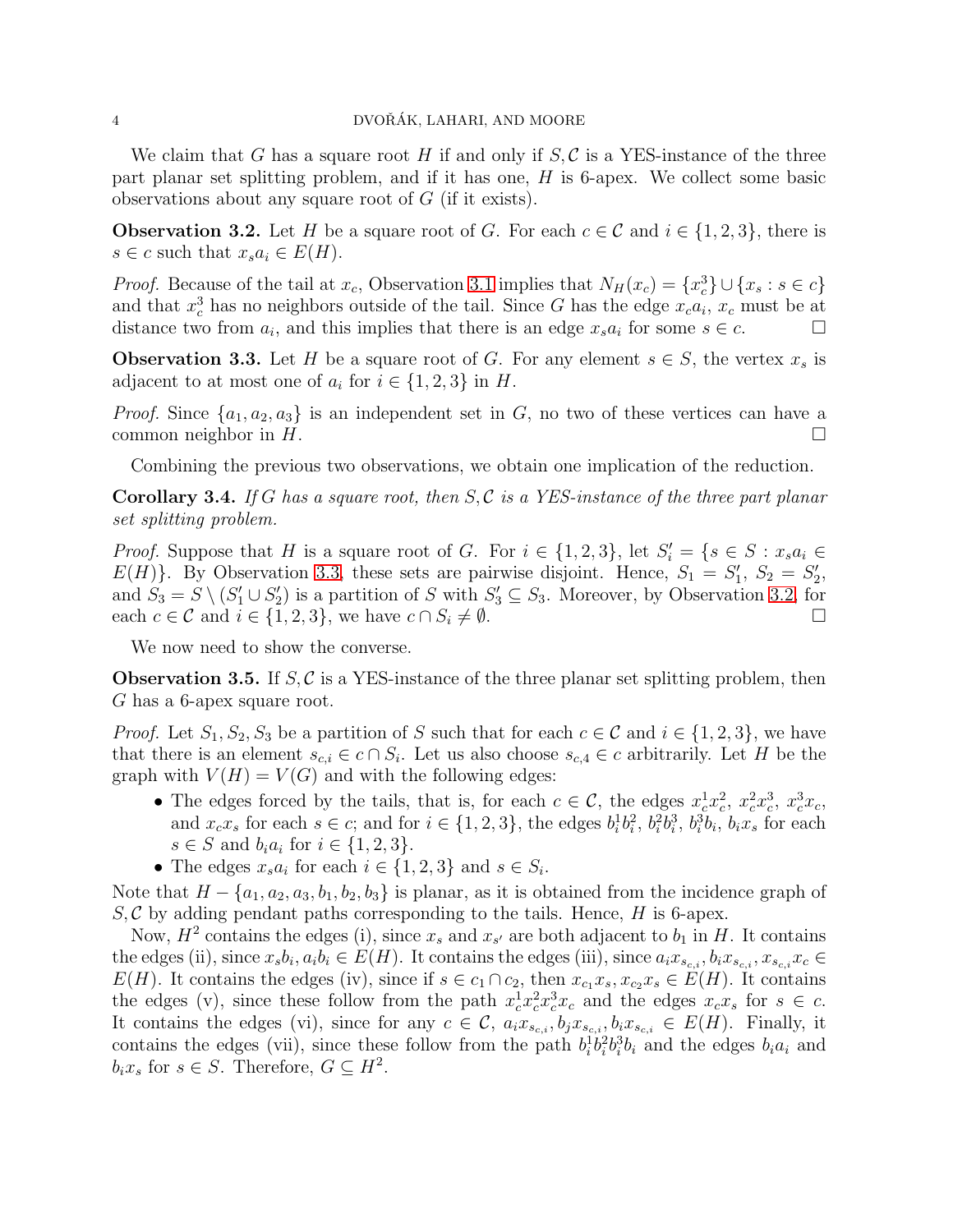To see that  $G = H^2$ , it suffices to show that the neighborhood of each vertex of H induces a clique in G. For  $i \in \{1,2,3\},\$ 

- $N_H(a_i) = S_i \cup \{b_i\}$  is a clique in G covered by the edges (i) and (ii);
- $N_H(b_i) = S \cup \{a_i, b_i^3\}$  is a clique in G covered by the edges (i), (ii), and (vii);
- for  $j \in \{1, 2, 3\}$ ,  $N_H(b_i^j)$  $\binom{1}{i}$  is a clique in G of size at most two covered by the edges  $(vii);$
- for  $s \in S_i$ ,  $N_H(x_s) = \{x_c : c \in \mathcal{C}, s \in c\} \cup \{a_i, b_1, b_2, b_3\}$  is a clique in G covered by the edges (iii), (iv), and (vi).

Moreover, for  $c \in \mathcal{C}$ ,  $N_H(x_c) = \{x_s : s \in c\} \cup \{x_c^3\}$  $c<sup>3</sup>$  is a clique in G covered by the edges (i) and (v), and for  $j \in \{1, 2, 3\}$ ,  $N_H(x_c^j)$  is clique in G of size at most two covered by the  $\text{edges (v)}$ .

We can now prove our main result.

*Proof of Theorem [1.2.](#page-1-0)* Clearly, promise- $H$  square-root problem is in NP, since we can guess a square root H and easily check if  $H^2 = G$ .

Given an instance  $S, \mathcal{C}$  of the three planar set splitting problem, we create the graph  $G$  as described at the beginning of the section; clearly, this can be done in polynomial time. By Corollary [3.4,](#page-3-2) if  $S, C$  is a NO-instance, then G has no square root; and by Observation [3.5,](#page-3-3) if it is a YES-instance, then  $G$  has a 6-apex square root. Hence, this is a polynomial-time reduction from the the three planar set splitting problem to the promise- $\mathcal{H}$  square-root problem, showing the NP-completeness of the latter.

#### **REFERENCES**

- <span id="page-4-4"></span>[1] Guillaume Ducoffe. Finding cut-vertices in the square roots of a graph. In Hans L. Bodlaender and Gerhard J. Woeginger, editors, *Graph-Theoretic Concepts in Computer Science*, pages 234–248, Cham, 2017. Springer International Publishing.
- <span id="page-4-6"></span>[2] Babak Farzad and Majid Karimi. Square-root finding problem in graphs, A complete dichotomy theorem. *CoRR*, abs/1210.7684, 2012.
- <span id="page-4-3"></span>[3] Babek Farzad, Lap-chi Lau, Bang Van Le, and Ngoc Nguyen Tuy. Complexity of finding graph roots with girth conditions. *Algorithmica*, 62:38–53, 2012.
- <span id="page-4-7"></span>[4] Michael Garey and David Johnson. *Computers and Intractability: A Guide to the Theory of NP-completeness*. WH Freeman & Co. New York, NY, USA, 1979.
- <span id="page-4-1"></span>[5] Petr A. Golovach, Pinar Heggernes, Dieter Kratsch, Paloma T. Lima, and Daniël Paulusma. Algorithms for outerplanar graph roots and graph roots of pathwidth at most 2. *Algorithmica*, 81(7):2795–2828, jul 2019.
- <span id="page-4-0"></span>[6] Lap Chi Lau. Bipartite roots of graphs. *ACM Trans. Algorithms*, 2(2):178–208, apr 2006.
- <span id="page-4-2"></span>[7] Lap Chi Lau and Derek G. Corneil. Recognizing powers of proper interval, split, and chordal graphs. *SIAM Journal on Discrete Mathematics*, 18(1):83–102, 2004.
- <span id="page-4-5"></span>[8] Rajeev Motwani and Madhu Sudan. Computing roots of graphs is hard. *Discrete Applied Mathematics*, 54(1):81–88, 1994.